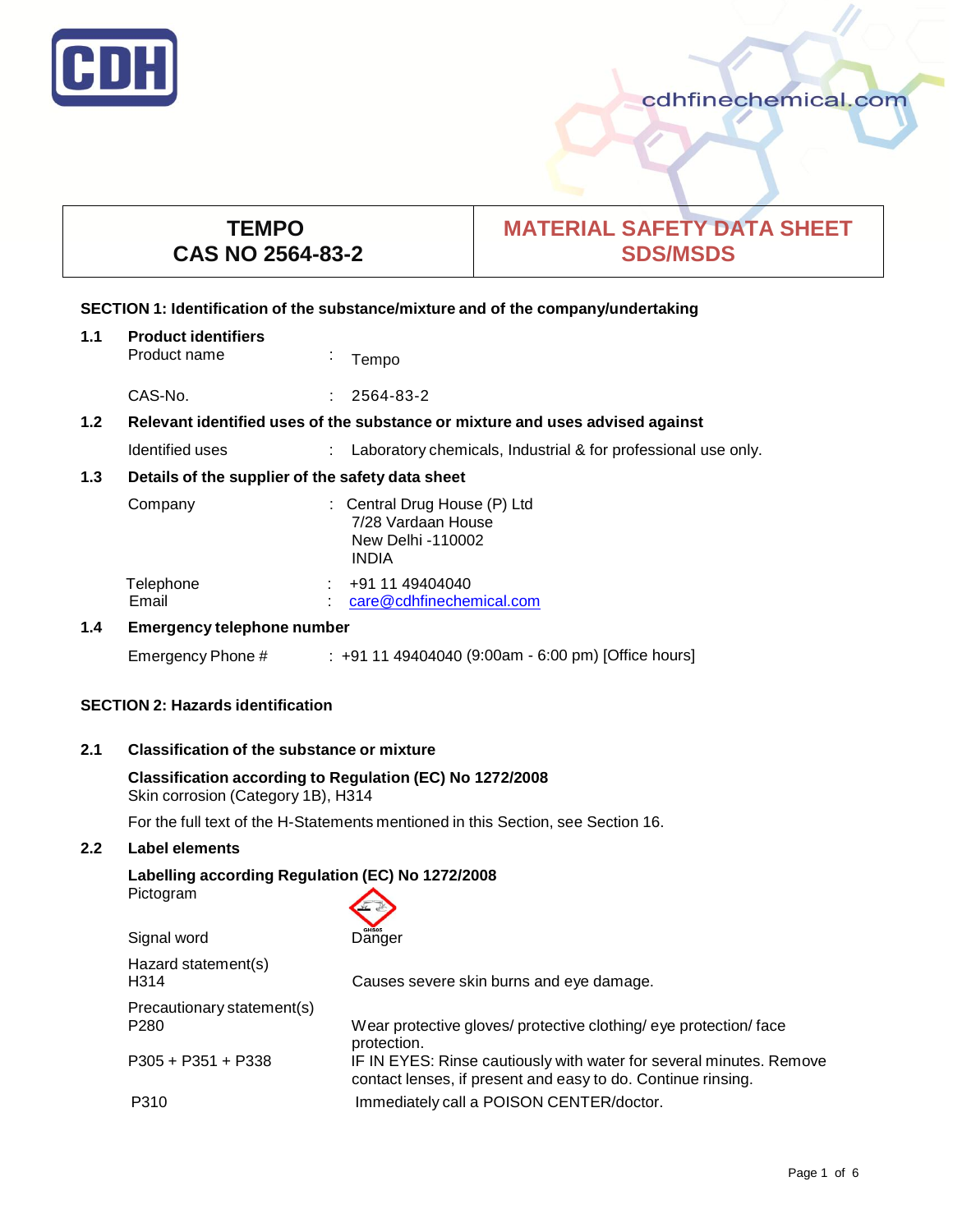| Supplemental Hazard | none |
|---------------------|------|
| Statements          |      |

### **2.3 Other hazards**

This substance/mixture contains no components considered to be either persistent, bioaccumulative and toxic (PBT), or very persistent and very bioaccumulative (vPvB) at levels of 0.1% or higher.

### **SECTION 3: Composition/information on ingredients**

### **3.1 Substances**

| Formula          | $C_9H_{18}NO$     |  |
|------------------|-------------------|--|
| Molecular weight | : $156.25$ g/mol  |  |
| CAS-No.          | $: 2564 - 83 - 2$ |  |
| EC-No.           | $: 219 - 888 - 8$ |  |

| Hazardous ingredients according to Regulation (EC) No 1272/2008 |                |  |  |
|-----------------------------------------------------------------|----------------|--|--|
| Component                                                       | Classification |  |  |
|                                                                 |                |  |  |

| 2,2,6,6-Tetramethylpiperidinooxy |           |                            |              |  |
|----------------------------------|-----------|----------------------------|--------------|--|
| CAS-No.                          | 2564-83-2 | <b>Skin Corr. 1B: H314</b> | $\leq$ 100 % |  |
| EC-No.                           | 219-888-8 |                            |              |  |

For the full text of the H-Statements mentioned in this Section, see Section 16.

#### **SECTION 4: First aid measures**

### **4.1 Description of first aid measures**

#### **General advice**

Consult a physician. Show this safety data sheet to the doctor in attendance.

#### **If inhaled**

If breathed in, move person into fresh air. If not breathing, give artificial respiration. Consult a physician.

#### **In case of skin contact**

Take off contaminated clothing and shoes immediately. Wash off with soap and plenty of water. Consult a physician.

### **In case of eye contact**

Rinse thoroughly with plenty of water for at least 15 minutes and consult a physician.

#### **If swallowed**

Do NOT induce vomiting. Never give anything by mouth to an unconscious person. Rinse mouth with water. Consult a physician.

#### **4.2 Most important symptoms and effects, both acute and delayed**

The most important known symptoms and effects are described in the labelling (see section 2.2) and/or in section 11

### **4.3 Indication of any immediate medical attention and special treatment needed** No data available

## **SECTION 5: Firefighting measures**

#### **5.1 Extinguishing media**

# **Suitable extinguishing media** Use water spray, alcohol-resistant foam, dry chemical or carbon dioxide.

**5.2 Special hazards arising from the substance or mixture** Carbon oxides, Nitrogen oxides (NOx)

# **5.3 Advice for firefighters**

Wear self-contained breathing apparatus for firefighting if necessary.

# **5.4 Further information**

No data available

**Concentration**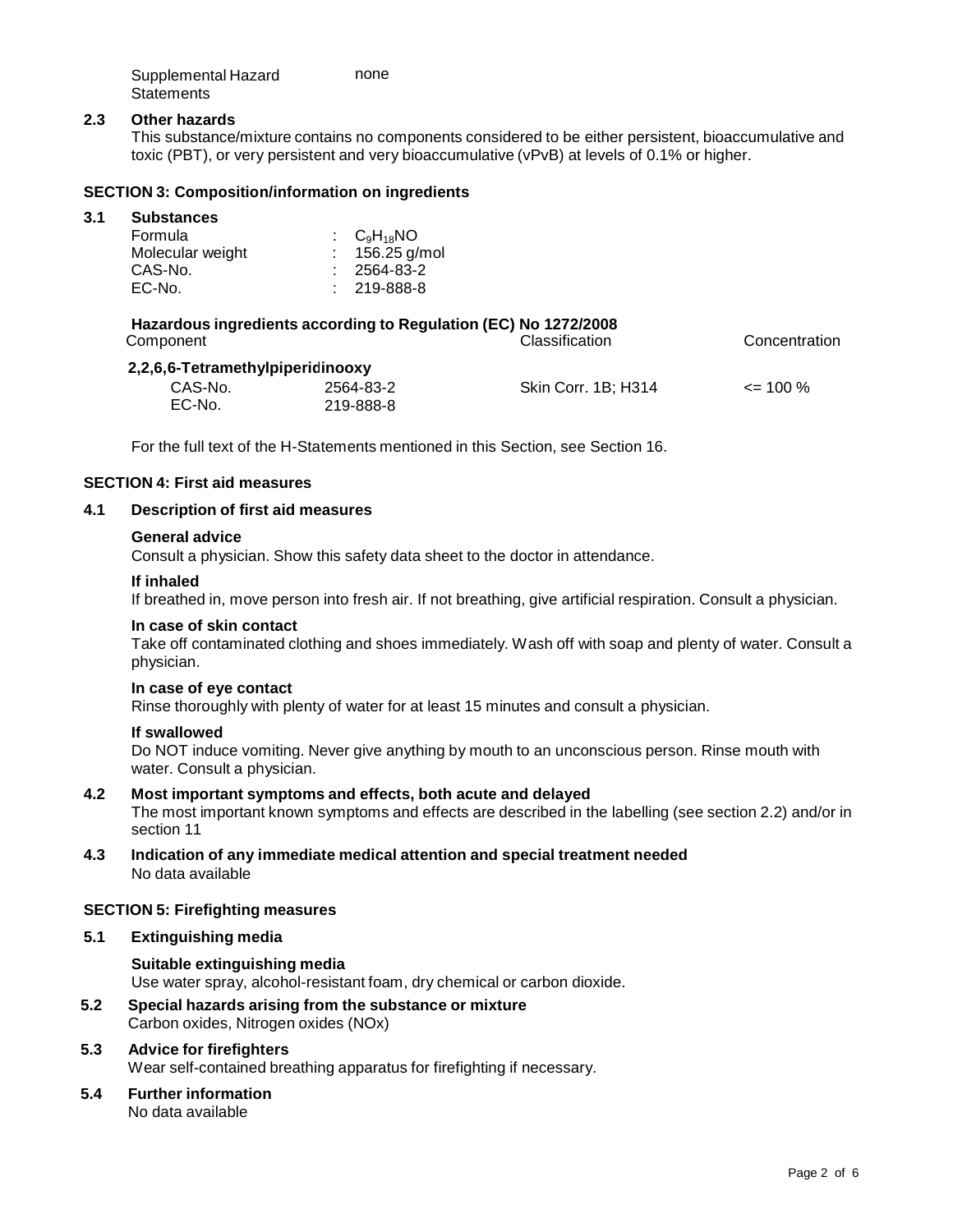## **SECTION 6: Accidental release measures**

- **6.1 Personal precautions, protective equipment and emergency procedures** Use personal protective equipment. Avoid dust formation. Avoid breathing vapours, mist or gas. Ensure adequate ventilation. Evacuate personnel to safe areas. Avoid breathing dust. For personal protection see section 8.
- **6.2 Environmental precautions**

Do not let product enter drains.

- **6.3 Methods and materials for containment and cleaning up** Pick up and arrange disposal without creating dust. Sweep up and shovel. Keep in suitable, closed containers for disposal.
- **6.4 Reference to other sections** For disposal see section 13.

## **SECTION 7: Handling and storage**

**7.1 Precautions for safe handling** Avoid formation of dust and aerosols. Provide appropriate exhaust ventilation at places where dust is formed. For precautions see section 2.2.

# **7.2 Conditions for safe storage, including any incompatibilities**

Store in cool place. Keep container tightly closed in a dry and well-ventilated place.

Recommended storage temperature 2 - 8 °C Storage class (TRGS 510): Non-combustible, corrosive hazardous materials

### **7.3 Specific end use(s)**

Apart from the uses mentioned in section 1.2 no other specific uses are stipulated

### **SECTION 8: Exposure controls/personal protection**

#### **8.1 Control parameters**

#### **8.2 Exposure controls**

## **Appropriate engineering controls**

Handle in accordance with good industrial hygiene and safety practice. Wash hands before breaks and at the end of workday.

#### **Personal protective equipment**

#### **Eye/face protection**

Face shield and safety glasses Use equipment for eye protection tested and approved under appropriate government standards such as NIOSH (US) or EN 166(EU).

### **Skin protection**

Handle with gloves. Gloves must be inspected prior to use. Use proper glove removal technique (without touching glove's outer surface) to avoid skin contact with this product. Dispose of contaminated gloves after use in accordance with applicable laws and good laboratory practices. Wash and dry hands.

#### **Body Protection**

Complete suit protecting against chemicals, The type of protective equipment must be selected according to the concentration and amount of the dangerous substance at the specific workplace.

#### **Respiratory protection**

Where risk assessment shows air-purifying respirators are appropriate use (EN 143) respirator cartridges as a backup to engineering controls. If th full-face supplied air respirator. Use respirators and components tested and approved under appropriate government standards such as NIOSH (US) or CEN (EU).

#### **Control of environmental exposure**

Do not let product enter drains.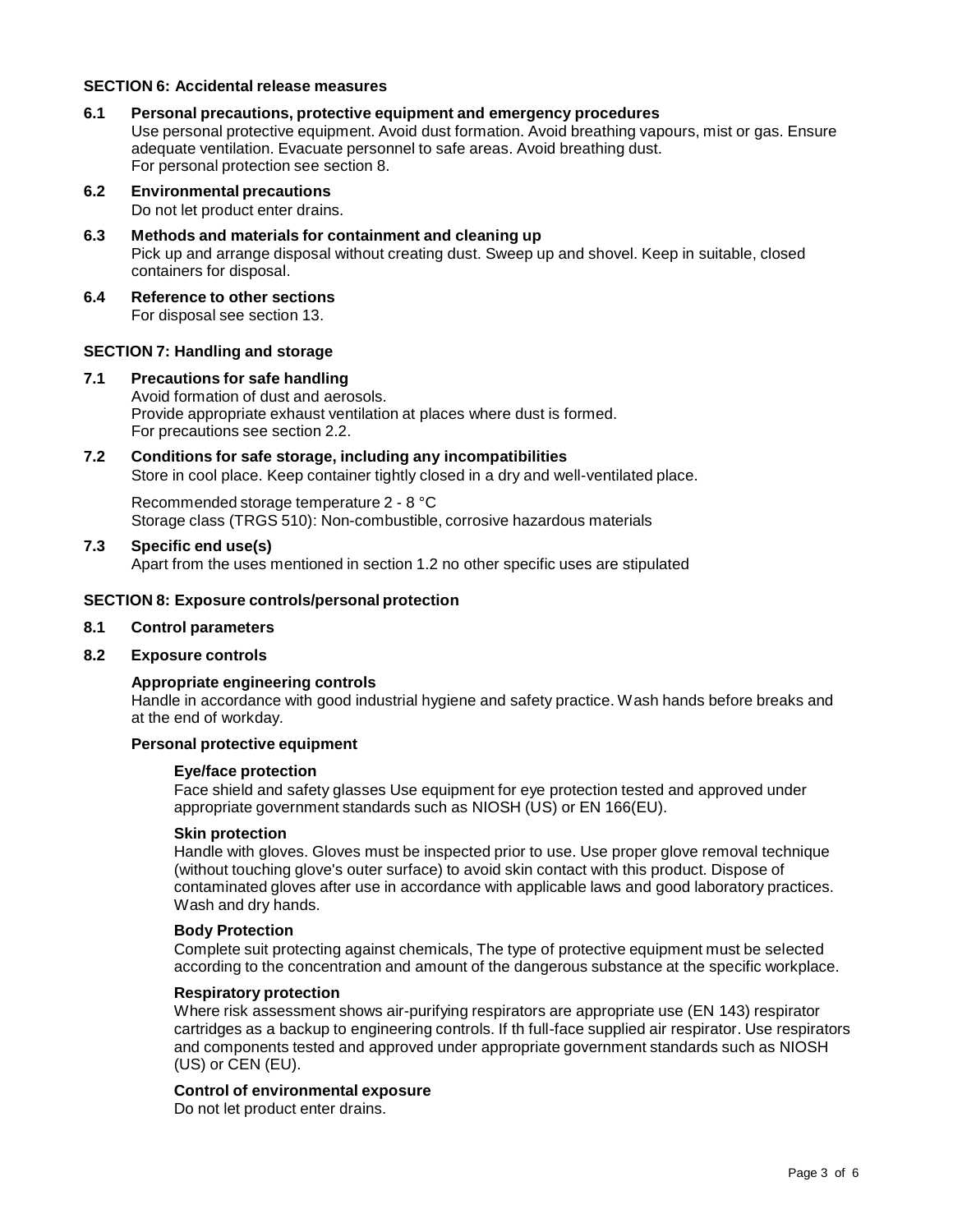# **SECTION 9: Physical and chemical properties**

### **9.1 Information on basic physical and chemical properties**

|     | a) | Appearance                                         | Form: crystalline, solid, powder, Chunks<br>Colour: red, orange |
|-----|----|----------------------------------------------------|-----------------------------------------------------------------|
|     | b) | Odour                                              | No data available                                               |
|     | c) | <b>Odour Threshold</b>                             | No data available                                               |
|     | d) | pH                                                 | No data available                                               |
|     | e) | Melting point/freezing<br>point                    | Melting point/range: 36 - 38 °C - lit.                          |
|     | f) | Initial boiling point and<br>boiling range         | No data available                                               |
|     | g) | Flash point                                        | 67 °C - closed cup                                              |
|     | h) | Evaporation rate                                   | No data available                                               |
|     | i) | Flammability (solid, gas)                          | No data available                                               |
|     | j) | Upper/lower<br>flammability or<br>explosive limits | No data available                                               |
|     | k) | Vapour pressure                                    | No data available                                               |
|     | I) | Vapour density                                     | No data available                                               |
|     | m) | Relative density                                   | No data available                                               |
|     | n) | Water solubility                                   | No data available                                               |
|     | O) | Partition coefficient: n-                          | No data available                                               |
|     |    | octanol/water                                      |                                                                 |
|     | p) | Auto-ignition<br>temperature                       | No data available                                               |
|     | q) | Decomposition<br>temperature                       | No data available                                               |
|     | r) | Viscosity                                          | No data available                                               |
|     | s) | <b>Explosive properties</b>                        | No data available                                               |
|     | t) | Oxidizing properties                               | No data available                                               |
| 9.2 |    | Other safety information<br>No data available      |                                                                 |

# **SECTION 10: Stability and reactivity**

- **10.1 Reactivity** No data available
- **10.2 Chemical stability** Stable under recommended storage conditions.
- **10.3 Possibility of hazardous reactions** No data available
- **10.4 Conditions to avoid** No data available
- **10.5 Incompatible materials** Strong oxidizing agents, Strong acids
- **10.6 Hazardous decomposition products** Hazardous decomposition products formed under fire conditions. - Carbon oxides, Nitrogen oxides (NOx) Other decomposition products - No data available In the event of fire: see section 5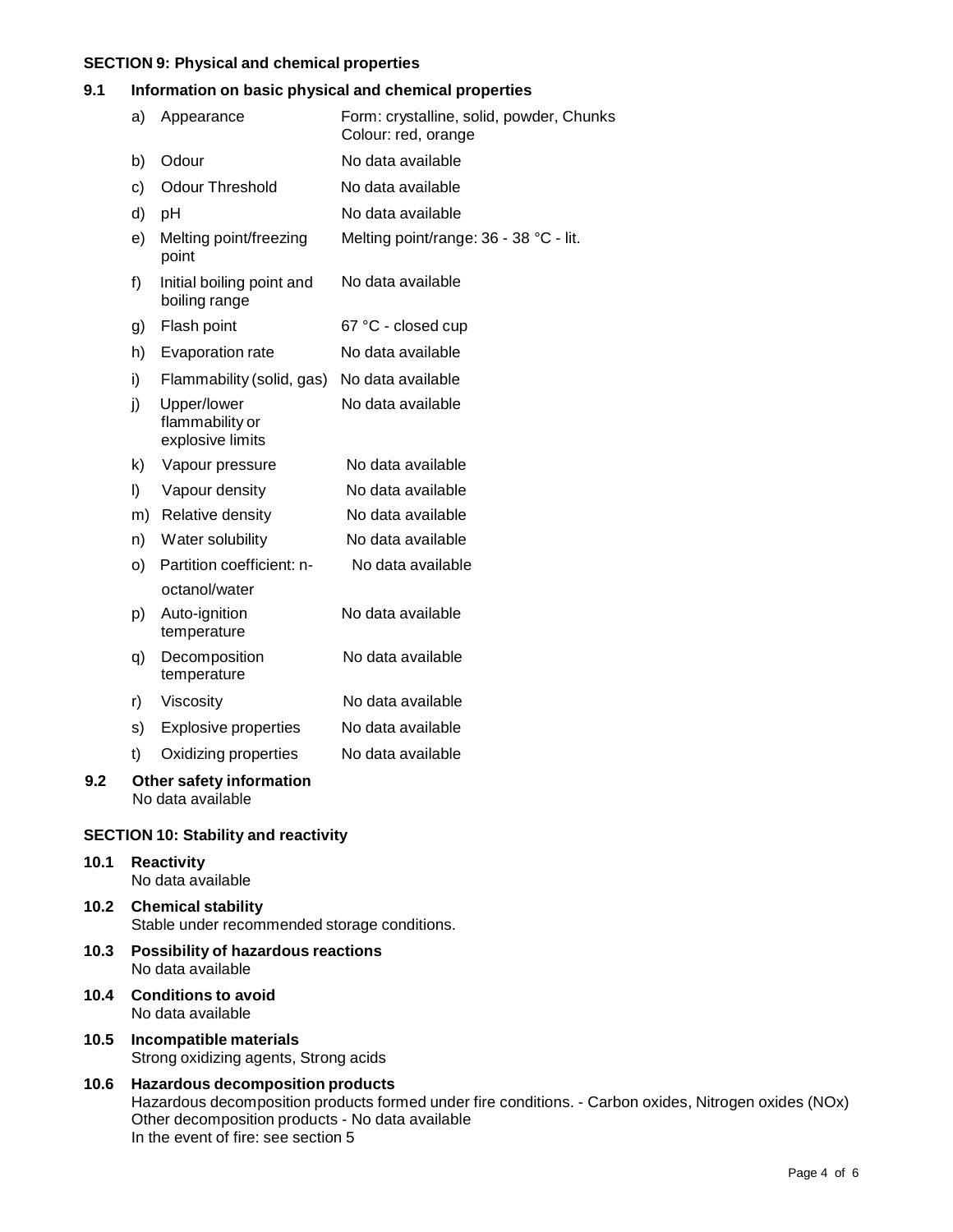## **SECTION 11: Toxicological information**

# **11.1 Information on toxicological effects**

# **Acute toxicity**

No data available2,2,6,6-Tetramethylpiperidinooxy

# **Skin corrosion/irritation**

Skin - Rabbit(2,2,6,6-Tetramethylpiperidinooxy) Result: Severe skin irritation - 4 h

# **Serious eye damage/eye irritation**

Eyes - Rabbit(2,2,6,6-Tetramethylpiperidinooxy) Result: Severe eye irritation - 24 h

**Respiratory or skin sensitisation** No data available(2,2,6,6-Tetramethylpiperidinooxy)

**Germ cell mutagenicity** No data available(2,2,6,6-Tetramethylpiperidinooxy)

# **Carcinogenicity**

IARC: No component of this product present at levels greater than or equal to 0.1% is identified as probable, possible or confirmed human carcinogen by IARC.

# **Reproductive toxicity**

No data available(2,2,6,6-Tetramethylpiperidinooxy)

## **Specific target organ toxicity - single exposure** No data available(2,2,6,6-Tetramethylpiperidinooxy)

### **Specific target organ toxicity - repeated exposure** No data available

# **Aspiration hazard**

No data available(2,2,6,6-Tetramethylpiperidinooxy)

# **Additional Information**

RTECS: TN8991900 Cough, Shortness of breath, Headache, Nausea, Vomiting(2,2,6,6-Tetramethylpiperidinooxy)

# **SECTION 12: Ecological information**

# **12.1 Toxicity**

No data available

- **12.2 Persistence and degradability** No data available
- **12.3 Bioaccumulative potential** No data available

# **12.4 Mobility in soil** No data available(2,2,6,6-Tetramethylpiperidinooxy)

# **12.5 Results of PBT and vPvB assessment** This substance/mixture contains no components considered to be either persistent, bioaccumulative and toxic (PBT), or very persistent and very bioaccumulative (vPvB) at levels of 0.1% or higher.

# **12.6 Other adverse effects**

No data available

# **SECTION 13: Disposal considerations**

# **13.1 Waste treatment methods**

# **Product**

Offer surplus and non-recyclable solutions to a licensed disposal company. Dissolve or mix the material with a combustible solvent and burn in a chem scrubber.